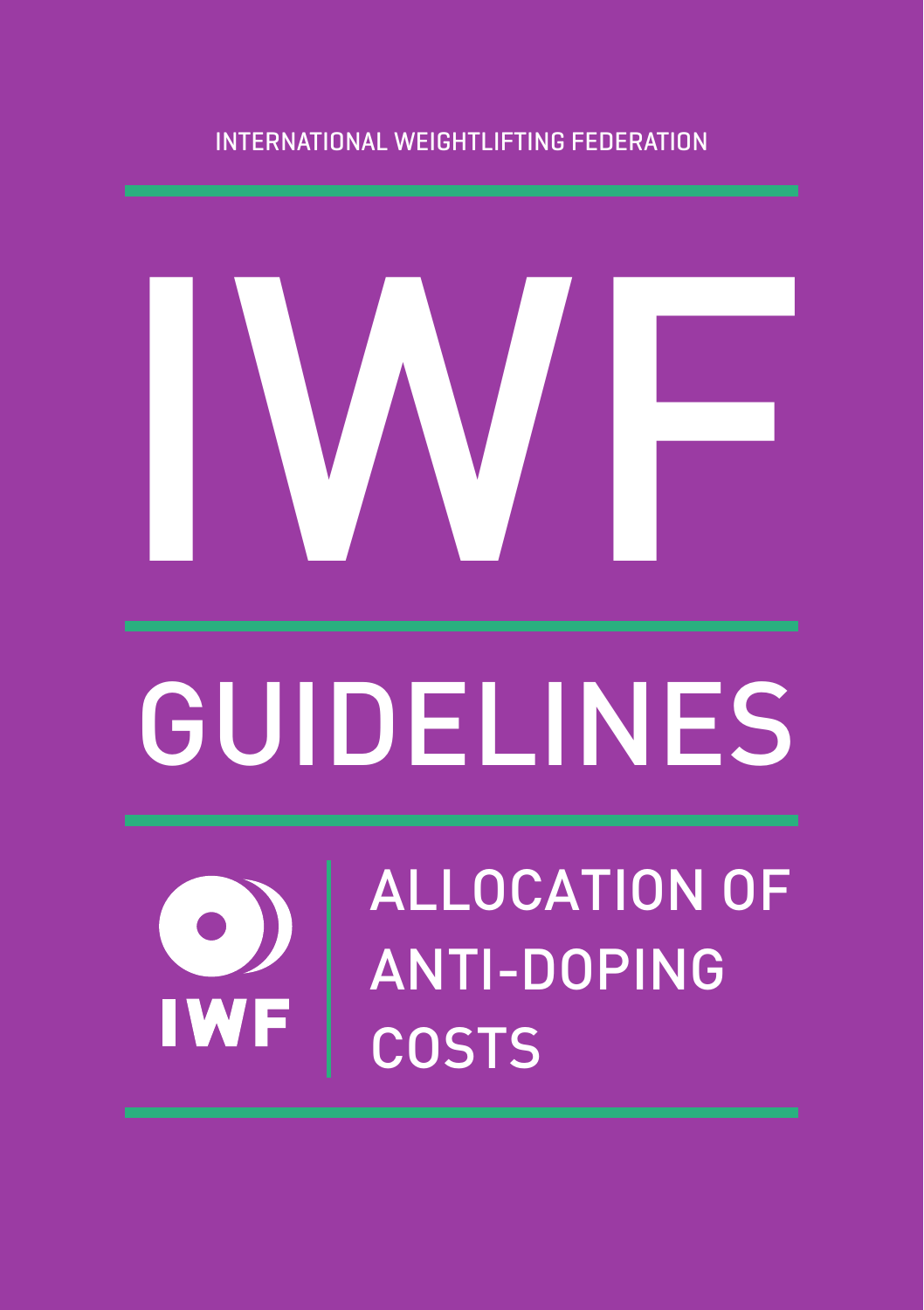# **ALLOCATION OF ANTI-DOPING COSTS FOR IWF SANCTIONED EVENTS<sup>1</sup>**

Due to the fact that the IWF has delegated the management of the IWF's Anti-Doping Programme to the International Testing Agency (ITA), for sample collections conducted during IWF Events under these Guidelines/this Policy, the ITA is solely entitled to appoint at its discretion the responsible Sample Collection Authority and Laboratory in accordance with the provisions of the IWF Anti-Doping Rules. The ITA is also solely entitled to determine at its discretion the number of Doping Control Officers, Chaperones and any other Sample Collection Personnel required for the IWF Event is question.

Any costs incurred in relation with Anti-Doping activities conducted at IWF Events that are not listed in these Guidelines/this Policy shall be borne by the IWF unless other IWF Rules or Regulations stipulate differently or the Organising Committee and the IWF agree otherwise. In view of the foregoing, the Organising Committee of the Event shall NOT appoint or preselect any Sample Collection Agency, National Anti-Doping Agency, Laboratory or other antidoping service provider without the prior express approval in writing of the ITA. The ITA will take contact and liaise with the Organising Committee of the Event in advance of the Event for any necessary coordination, where needed.

#### **1) IWF Events**

#### **i) IWF World Championships (Senior)**

- **(1) The Organising Committee of the Event shall be responsible to cover:**
	- (a) The costs of travel (economy class), accommodation (official competition hotel), full board and local transportation of the Doping Control Officers;
	- (b) The costs of travel (economy class), accommodation (official competition hotel), full board and local transportation of ITA Testing Expert(s);
	- (c) The cost of sample collection including the sample collection equipment incurred in connection with the sample collection conducted under the IWF's authority during the Event;

<sup>&</sup>lt;sup>1</sup> For the avoidance of doubt IWF Sanctioned Events are the IWF Events listed under Article 5 of the IWF Technical and Competition Rules & Regulations with the exception of the Olympic Games, the Youth Olympic Games, other Multisport Games, the World University Championships and the Universiade.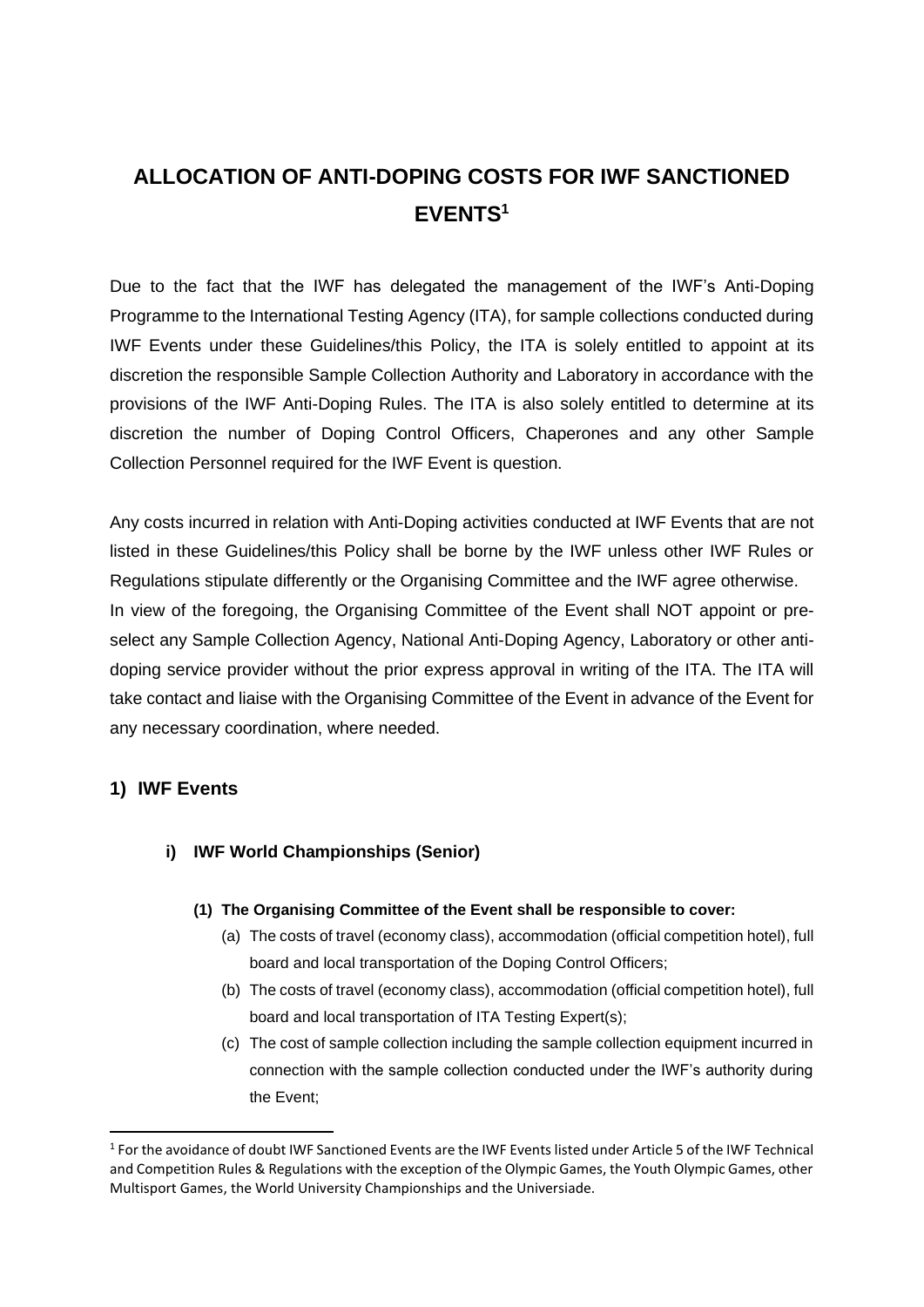- (d) The costs of the transportation of the urine and blood samples to the Laboratory selected by the International Testing Agency;
- (e) Any further costs incurred in connection with sample collection conducted under the IWF's authority during the Event.

#### **(2) Participants of the Event shall be responsible to cover:**

- (a) 50% of the entry fees collected at the Events shall be paid by the Organising Committee to the IWF and shall be used for Anti-Doping purposes.
- (b) 100 USD/Athlete Special Anti-Doping Fees collected at the Events shall be paid by the Organising Committee to the IWF and shall be used for Anti-Doping purposes.

#### **(3) The IWF shall be responsible to cover:**

(a) The costs of sample analysis incurred in connection with samples collected under the IWF's authority during the Event.

#### **ii) IWF World Championships (Junior/Youth)**

#### **(1) The Organising Committee of the Event shall be responsible to cover:**

- (a) The costs of travel (economy class), accommodation (official competition hotel), full board and local transportation of the Doping Control Officers;
- (b) The costs of travel (economy class), accommodation (official competition hotel), full board and local transportation of ITA Testing Expert(s);
- (c) The cost of sample collection including the sample collection equipment incurred in connection with the sample collection conducted under the IWF's authority during the Event;
- (d) The costs of the transportation of the urine and blood samples to the Laboratory selected by the International Testing Agency;
- (e) Any further costs incurred in connection with sample collection conducted under the IWF's authority during the Event.

#### **(2) Participants of the Event shall be responsible to cover:**

- (a) 50% of the entry fees collected at the Events shall be paid by the Organising Committee to the IWF and shall be used for Anti-Doping purposes.
- (b) 50 USD/Athlete Special Anti-Doping Fees collected at the Events shall be paid by the Organising Committee to the IWF and shall be used for Anti-Doping purposes.

#### **(3) The IWF shall be responsible to cover:**

(a) The costs of sample analysis incurred in connection with samples collected under the IWF's authority during the Event.